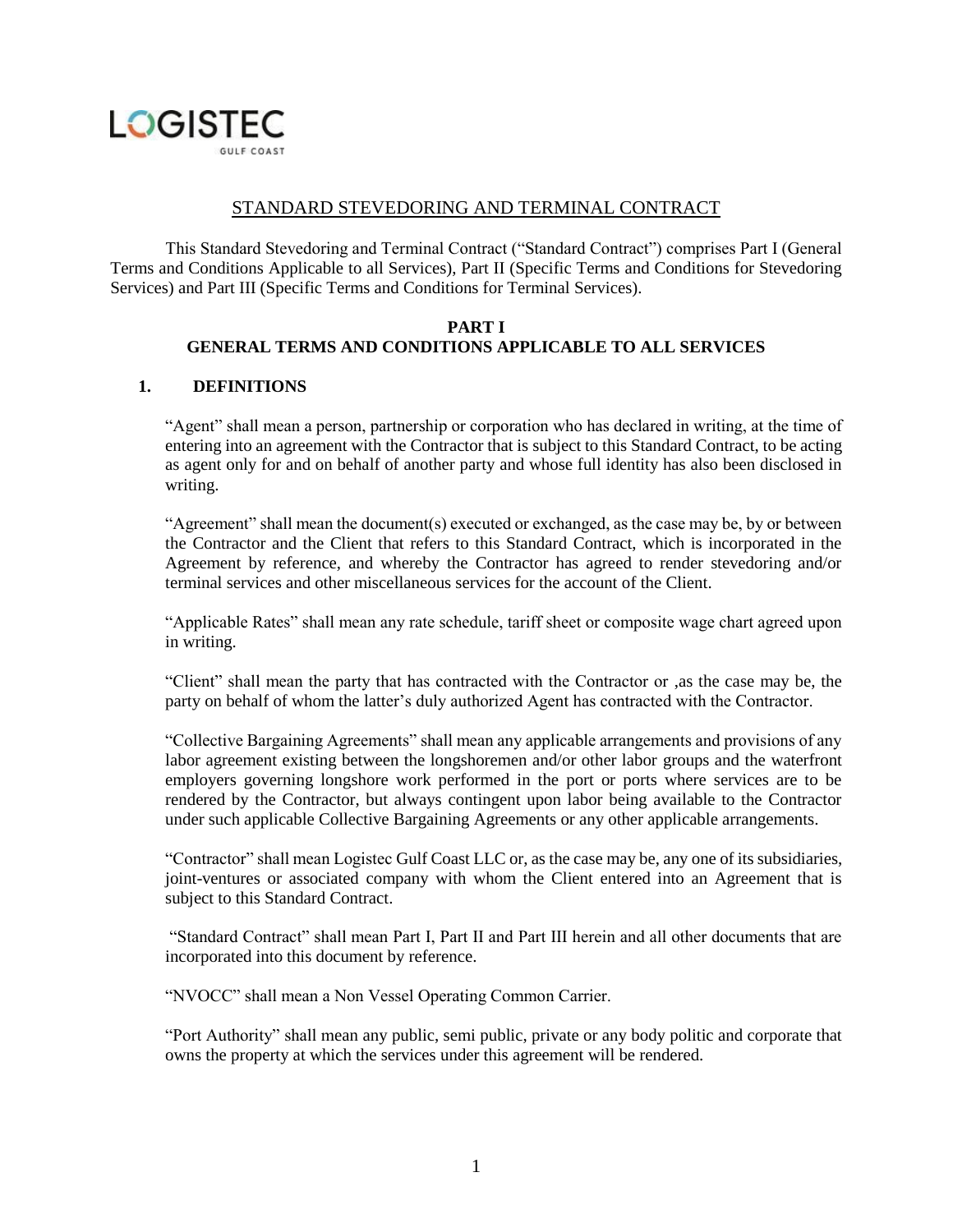# **2. APPLICATION**

Unless otherwise specifically agreed to in writing by Contractor and Client it is understood and agreed that any services to be rendered by the Contractor shall be subject to this Standard Contract.

## **3. INTERPRETATION**

In the event of a conflict of terms and conditions between the Agreement and this Standard Contract, the provisions of the Agreement shall prevail over those of this Standard Contract to the extent of such conflict but no further.

# **4. LABOR**

The Contractor agrees to provide sufficient labor for the performance of services herein contemplated in accordance with prevailing applicable Collective Bargaining Agreements or any other applicable arrangements and provisions of any labor agreement existing between the longshoremen and/or other labor groups and the waterfront employers governing longshore work performed in the port or ports where services are to be rendered by the Contractor, but always contingent upon labor being available to the Contractor under such applicable Collective Bargaining Agreements or any other applicable arrangements. The Contractor shall not be responsible for any loss, damage, delay or non-performance hereunder whatsoever arising from strikes, lockouts, union disputes, shortage of labor, deliberate work slow-down or stoppage or any other labor difficulties.

# **5. INCREASE AND DECREASE IN COSTS**

All labor rates forming part of the Applicable Rates are based on and subject to the cost of labor to the Contractor prevailing at the time this Agreement is entered into between the Contractor and the Client. The cost of labor shall include but not be limited to: wages, payroll taxes, benefits, workers' compensation and insurance and subject to, the employment of present longshore and related labor at the wage scales and working conditions existing in the port as of the date of the execution of this Contract, under respective labor agreements between the longshoremen and/or other labor groups and the waterfront employers.

All labor rates forming part of the Applicable Rates in the Agreement are predicated upon the assumption that the present practices of the port, in respect to the determination of straight and overtime rates of pay for labor, are and were in compliance with the provisions of the Fair Labor Standards Act. In the event it shall be determined in the future that the provisions of the Fair Labor Standards Act, or require the payment of compensation in excess of that required by applicable and prevailing labor agreements and the practice of the port, then the Contractor shall be reimbursed by the Client for any additional overtime or other payments, including but not limited to additional insurance premiums for which the Contractor may be liable under the terms of the Fair Labor Standards Act in respect to work performed under the Agreement.

# **6. COMMODITIES OR SERVICES FOR WHICH NO RATES ARE PROVIDED IN THE APPLICABLE RATES**

Rates for the handling or storage of any commodity or for services not otherwise covered by Applicable Rates are to be mutually negotiated and such rates shall become subject to this Standard Contract as well as the Agreement unless otherwise specified.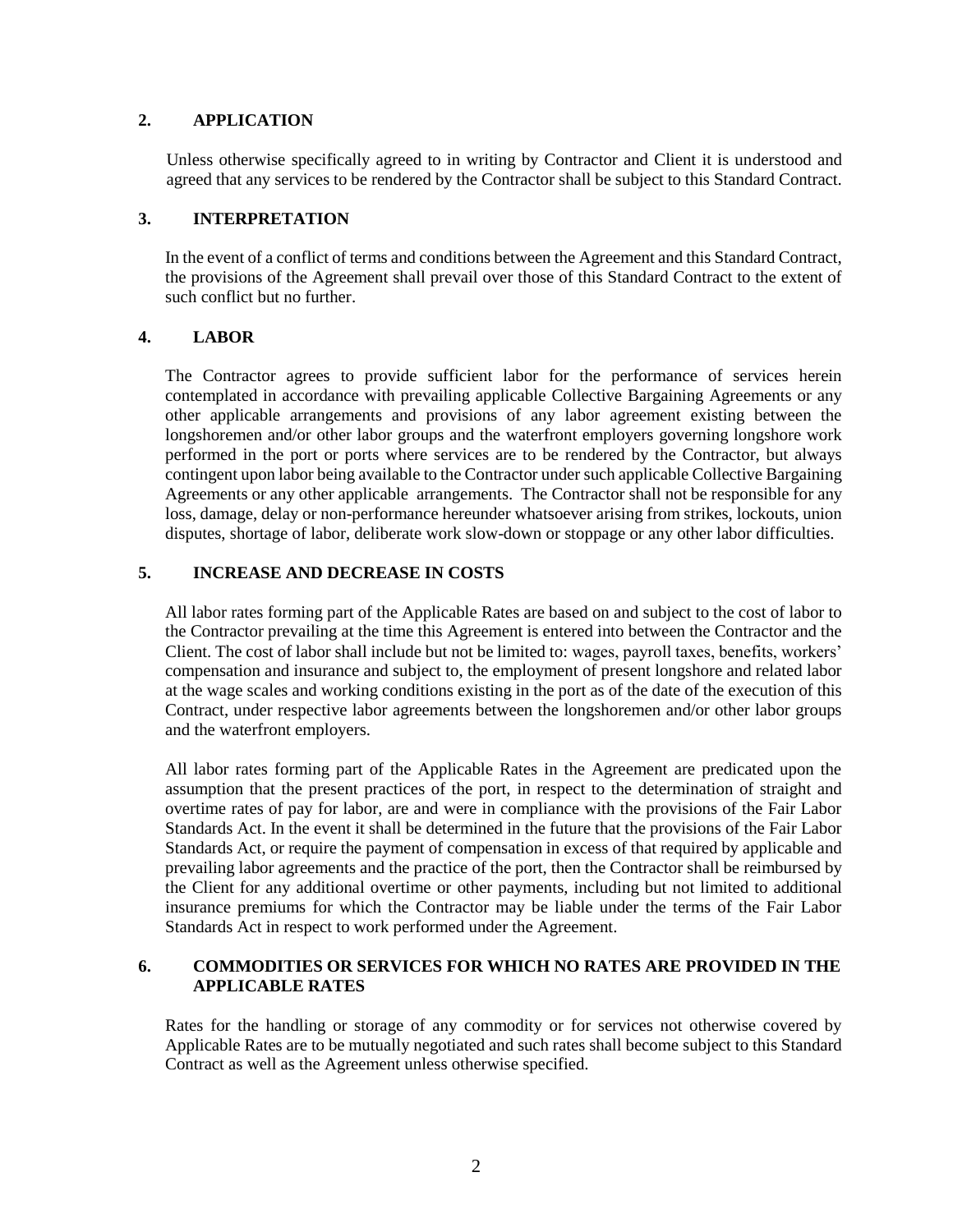Rates quoted and accepted subsequent to the date of the Agreement shall also be subject to this Standard Contract unless otherwise specified.

# **7. WEIGHT AND MEASUREMENT TONS**

Unless otherwise provided for in the Agreement, it is understood that 2,000 lbs. shall constitute a weight ton and 1 cubic meter shall constitute a measurement ton (see attached conversion table). The Client agrees that all handling rates shall be assessed on a weight-measurement basis.

## **8. DETENTIONS, WAITING OR LAYTIME**

When labor is employed and detentions occur, or when labor is employed and unable to work through causes beyond the Contractor's control, or when labor is to be paid for a minimum working period in accordance with prevailing Collective Agreements, the cost of such time will be charged on the basis of the relevant rates in the Applicable Rates.

# **9. CONDITION OF CARGO**

If the condition of the cargo or packages or stowage is other than in customary good order, thereby delaying prompt and safe handling, or when bulk cargo is required to be broken out by mechanical equipment, the additional labor and/or equipment necessary to effect the safe handling of such cargo or packages will be charged on the basis of cost of additional labor and equipment and, if applicable, any extra insurance premiums resulting therefrom or, if the Applicable Rates makes a provision for it, as per the Applicable Rates. Additional charges shall include any labor, machinery as required by federal state or local authorities and for the protection of Contractors' facilities, equipment, personnel and other cargo on Contractor's premises.

It is further understood and agreed that Contractor or its agents may reasonably rely upon cargo manifests, load plans, customs declarations and the marking of cargoes submitted by the carrier or shipper without separate and further investigation on the part of Contractor.

### **10. DANGEROUS OR DAMAGED CARGO**

Where, in the opinion of the Contractor:

- a) cargo delivered to it for storage and/or handling or to be handled by the Contractor appears to be damaged or defective;
- b) the handling or storage of the cargo may constitute a danger or create distress or noxious conditions; or
- c) the cargo and/or its handling or storage may contaminate other cargo or cause pollution

the Contractor shall, upon written notice to the Client, have the right to refuse to handle such cargo or remove it from the terminal at the sole risk and expense of the Client. In like manner, if abnormal or extra handling is required because of any of the above reasons, the Contractor shall be entitled to charge handling on the basis of cost of labor and equipment and, if applicable, any extra insurance premiums resulting therefrom or, if the Applicable Rates make a provision for it, as per the Applicable Rates.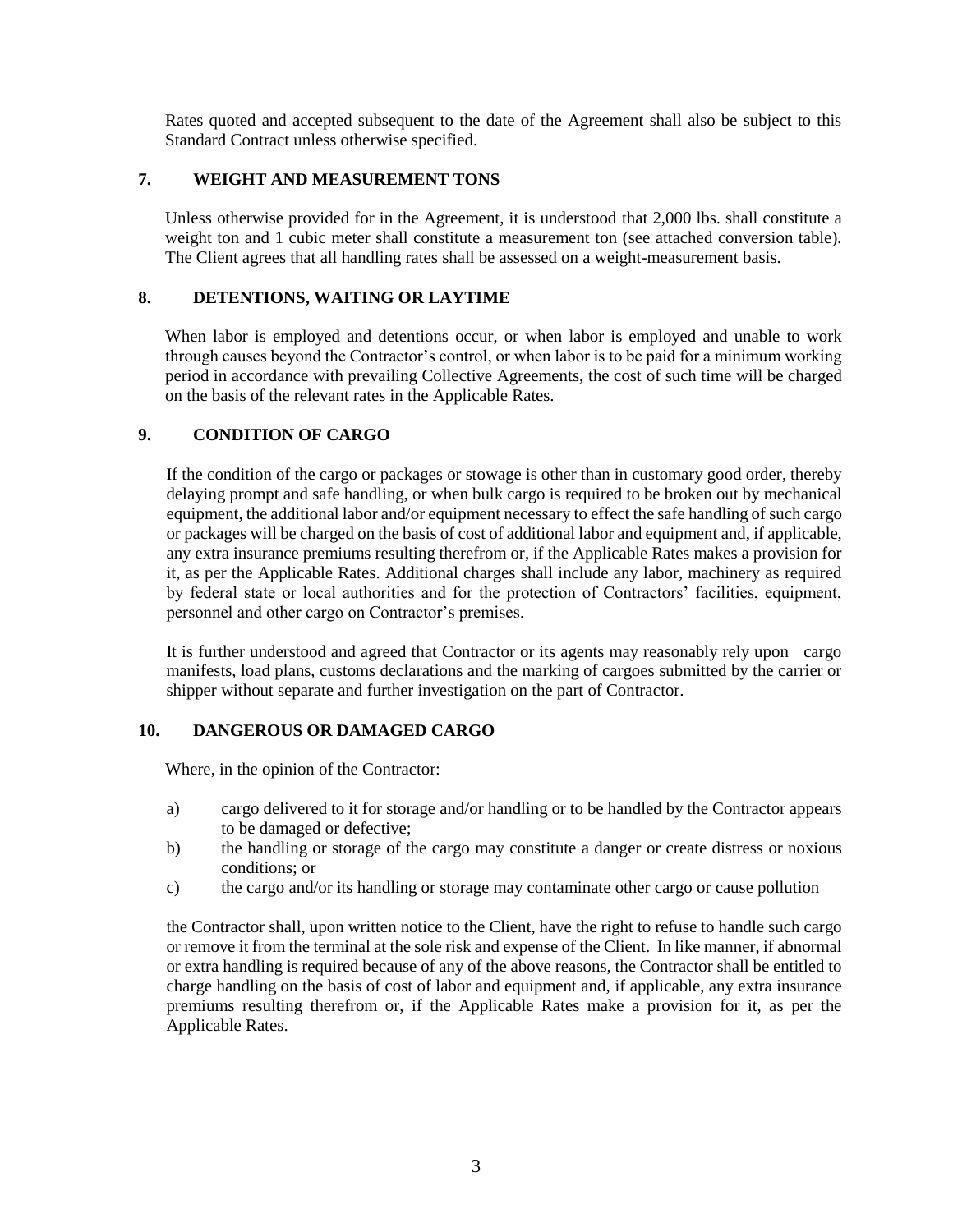## **11. LOSS OR DAMAGE CAUSED BY IMPROPER HANDLING DIRECTIONS OR EXCESSIVE WEIGHT**

Should any loss or damage occur as a result of improper, inaccurate and/or misleading handling instructions (including, without limitation, the declared weight of the cargo) appearing on the cargo packaging or given to the Contractor, the Contractor shall be indemnified by the shipper, consignee or any other party having an interest in the cargo for all loss, damages or expenses, legal fees or fines arising or resulting therefrom.

## **15. ENVIRONMENTAL INDEMNIFICATION**

Notwithstanding any other provision contained in this Standard Contract and the Agreement, it is expressly agreed that the Client shall hold the Contractor harmless from and indemnify them against any loss, damage, cost, liability, expense, fine, penalty or claim of any kind of nature whatsoever which may be brought against the Contractor directly or indirectly in consequence of or with respect to any discharge, emission, spillage or leakage upon or into the seas, waters, land or air, howsoever caused (unless caused by the Contractor's gross negligence or that of its employees, agents or representatives) of any pollutant whatsoever or with respect to or as a result of any federal or state pollution prevention legislation and any applicable Regulations enacted or proclaimed pursuant thereto.

# **16. FORCE MAJEURE, ABNORMAL CONDITIONS, ETC.**

In the event of force majeure, Act of God, war, civil disturbances, fire, severe port congestion, strikes, lockouts, union disputes, deliberate slow-downs or stoppages or other labor difficulties, restraint of princes or any governmental authority, or other abnormal conditions of any kind and which materially interfere with the Contractor's operations, the Contractor shall be excused from performing its obligations until such conditions cease. However, if able to perform the services contemplated in the Agreement, the Contractor shall have the option to do so in which case it shall be, in lieu of the Applicable Rates, on the basis of cost of labor and equipment plus 15% and, if applicable, any extra insurance premiums resulting therefrom. Otherwise, the conditions for performance of the contemplated services shall be mutually agreed upon by the Contractor and the Client.

This paragraph shall apply to any detention, delay, storage and stripping of cargo, or detention of Client'(s) vessel (s) due to any heightened security risk that is imposed by any recognized public authority.

# **17. LIMITATIONS OF LIABILITY**

It is expressly agreed that the Client, if a carrier or NVOCC or any agent of the same, shall include the Contractor or arrange to have it included as an express beneficiary, to the extent of the services to be performed under this Standard Contract of all rights, immunities and limitation of liability provisions of all contracts of affreightment, as evidenced by its or carrier's standard bills of lading, sea waybill and/or passenger tickets or other contracts of carriage, issued by Client or carrier during the effective period of this Standard Contract. Whenever the customary rights, immunities and/or liability limitations are waived or omitted by the Client, as in the case of *ad valorem* cargo, the Client agrees to include the Contractor as an "additional insured" under its insurance protection indemnity policy and to have underwriters waive subrogation against Contractor. To that extent, the Client or its "agent(s)" is a carrier of cargo (including an NVOCC), Client shall insure that Contractor will have all benefits and defences, both statutory and common law, available to it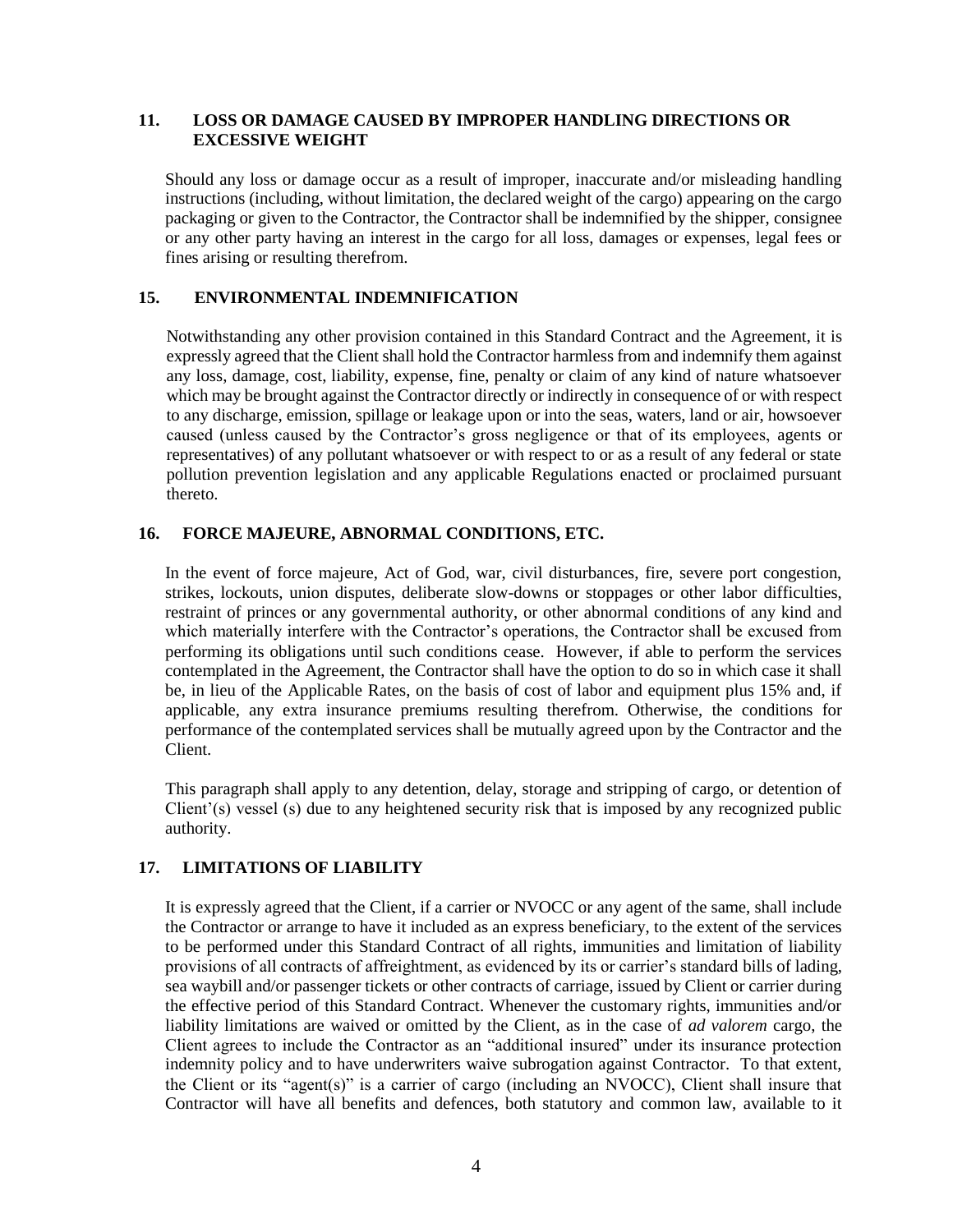including inter-alia, those under Carriage of Goods At Sea Act (COGSA), Harter Act and such others as the law may allow including the Himalaya Clause, Period of Responsibility Clause and any Clause Paramount. In the event the Client is not carrier of the cargo to be handled by the Contractor, the Client expressly agrees that all the rights, immunities and liability limitations contained in the involved carrier's applicable bill of lading, sea waybill or other contract of carriage shall enure to the benefit of the Contractor and the Client agrees that in no event shall the Contractor have any liability in excess of the carrier respecting loss or damage of cargo.

Furthermore, but without limiting the foregoing, in the event that a freight forwarder or forwarding agent is the shipper and/or consignee and/or notified party named in the Client's or carrier's applicable bill of lading, sea waybill or other contract of carriage, as the case may be, then such freight forwarder or forwarding agent, whether acting as a true freight forwarder or forwarding agent or as a contracting carrier and/or non-vessel operating common carrier, shall nevertheless be deemed to be acting as agent for those having an interest in the cargo handled by the Contractor and it is expressly agreed that in the event of any claim by any one having an interest in the cargo, all the rights, immunities and liability limitations contained in the Client's or ocean carrier's applicable bill of lading, sea waybill or other contract of carriage shall enure to the benefit of the Contractor and, as in the case where the Client is not the carrier of cargo, in no event the Contractor shall have any liability in excess of the one of the ocean carrier for any loss or damage of cargo.

It is further agreed that Client or its authorized agent shall seasonably provide Contractor with accurate samples of Client's(s) current form "Bill of Lading" "Contracts of Affieightment" and other such documents that may include the transfer, handling, and storage of any type of cargo whatsoever.

# **18. HARBOR DUES, PORT, DOCKAGE, TAXES, LABOR CHARGES AND ASSESSMENTS, ETC.**

Unless otherwise provided for in the Agreement, the Client shall pay and be responsible for, to the complete exoneration of the Contractor, for any and all security costs, federal, state, local or municipal taxes, dues, duties, costs, charges of any kind assessed by any authority including, without any limitation whatsoever, harbor dues, wharfage and charges relating to the use of the dock and/or terminal facilities.

# **19. PAYMENT OF INVOICES**

Any invoice for services rendered by the Contractor shall be paid in full 30 days from invoice date. Each and every payment remaining outstanding from the Client to Contractor after its due date, whether in whole or in part, shall bear interest at the rate of the Contractor's bank's prime commercial lending rate plus five percent (5%) per annum.

The Client shall not have the right to offset or claim compensation against any payment due to the Contractor for any claim it has, may have or alleges against the Contractor.

### **20. DEFAULT IN PAYMENT OF INVOICES OR ADVANCES**

The Contractor shall have the right to suspend or cease servicing the Client should the Client be in default to make any payment of invoices or advances in accordance with the Agreement. Without prejudice to the foregoing, a default in any one payment shall result in all invoices becoming immediately due and payable.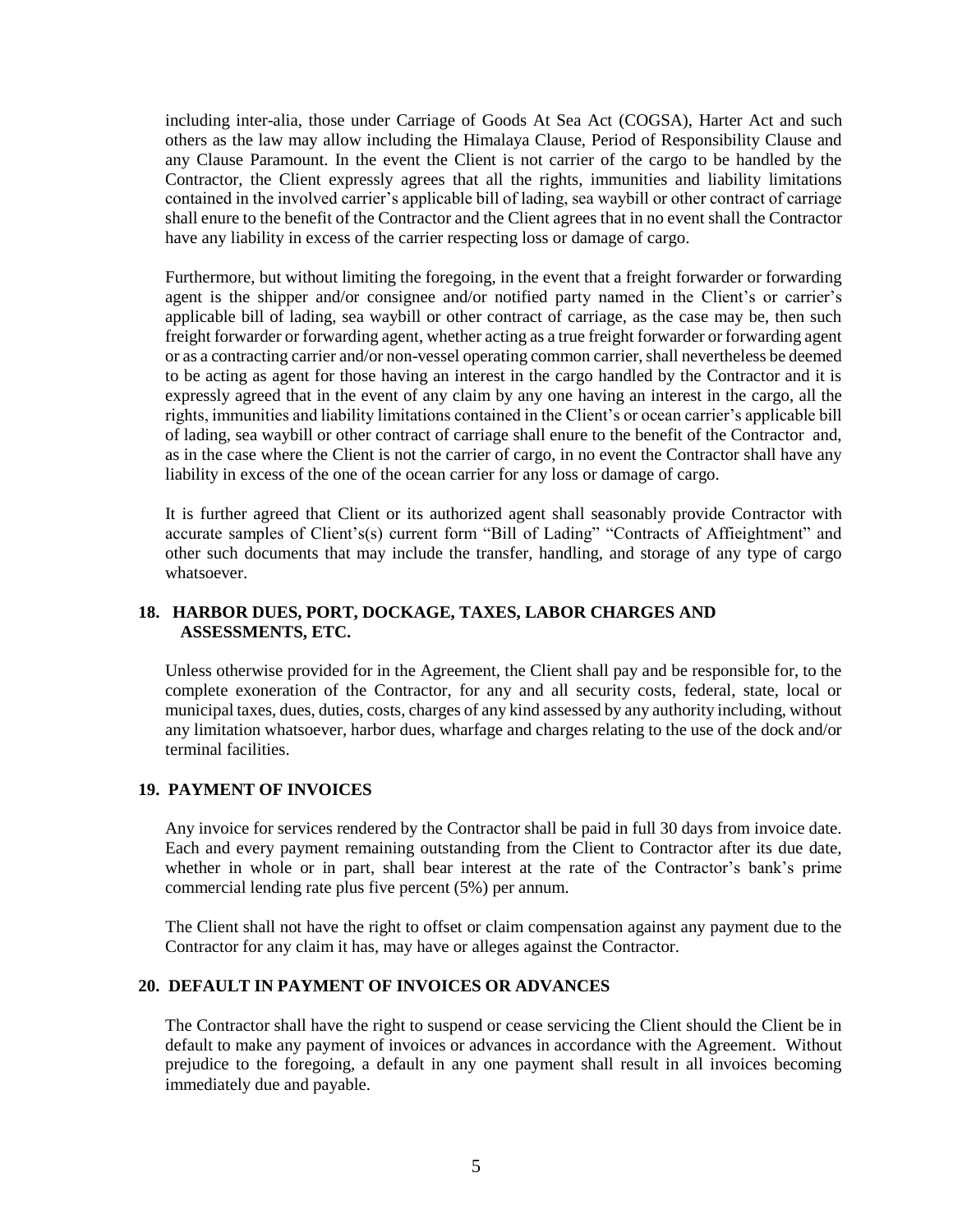## **21. RESPONSIBILITY FOR PAYMENT OF INVOICES**

The Client shall be the party responsible for the payment of the Contractor's invoices. In the event that the Client is or was not a carrier and it contracted with the Contractor because of any interest it had or may have had at any time in the cargo, the Client shall remain the party responsible for the payment of the Contractor's invoices despite any transfer whatsoever, whether in whole or in part, of ownership or beneficial ownership in the cargo before or after the date the Agreement was entered into between the Contractor and the Client.

Notwithstanding the foregoing, the responsibility for the payment of invoices will be transferred to the new owner or beneficial owner of any cargo in the event that a written agreement has been concluded with the new owner or beneficial owner by and to the entire satisfaction of the Contractor. However, the Client shall nevertheless be the guarantor of the new owner or beneficial owner for the payment of the invoices in question. Furthermore, and without restricting the foregoing, the Contractor shall also be entitled to refuse to deliver to or otherwise handle the cargo of the new owner or beneficial owner unless it has been paid in full for any and all invoices pertaining to such cargo or it has received a satisfactory written guarantee of payment in respect of same, whether it pertains to services rendered prior to or after the transfer of ownership or beneficial ownership.

In the event that the Agreement was concluded by an Agent, such Agent shall not be responsible for the payment of invoices unless (i) it was in fact the Client, (ii) the Client or alleged Client, as the case may be, is alleging that the Agent exceeded its authority or had no authority to conclude an agreement with the Contractor, (iii) it made false, inaccurate or misleading representations to the Contractor that it had received sufficient funds from the Client to pay the Contractor's invoices whereas such funds had not been received by the Agent or were insufficient or (iv) it failed to disclose information that it knew or learned pertaining to the financial situation of the Client and which would have caused the Contractor, if brought to its attention and acting reasonably, to refuse to conclude an agreement with , suspend or otherwise cease servicing the Client.

Any payment made by the Client to its Agent for the benefit of the Contractor shall not be opposable to the Contractor unless received in full by the Contractor. In the event of bankruptcy, insolvency, sequestration or receivership of the Agent before payment is effected by the Agent to the Contractor, the Client shall remain responsible for the payment of the invoices that would otherwise have been paid by the Agent, without the benefit of discussion.

### **22. TERMINATION OF AGREEMENT**

Either party may terminate, at its option, any agreement with the other in the event that

- a) the other party makes an assignment for the benefit of creditors;
- b) a petition in bankruptcy is filed against the other party;
- c) sequestration or insolvency proceedings are instituted against the other party;
- d) a receiver is appointed for the property of the other party by reason of the insolvency of the latter; or
- e) the Client does not pay Contractor's invoices according to payment terms.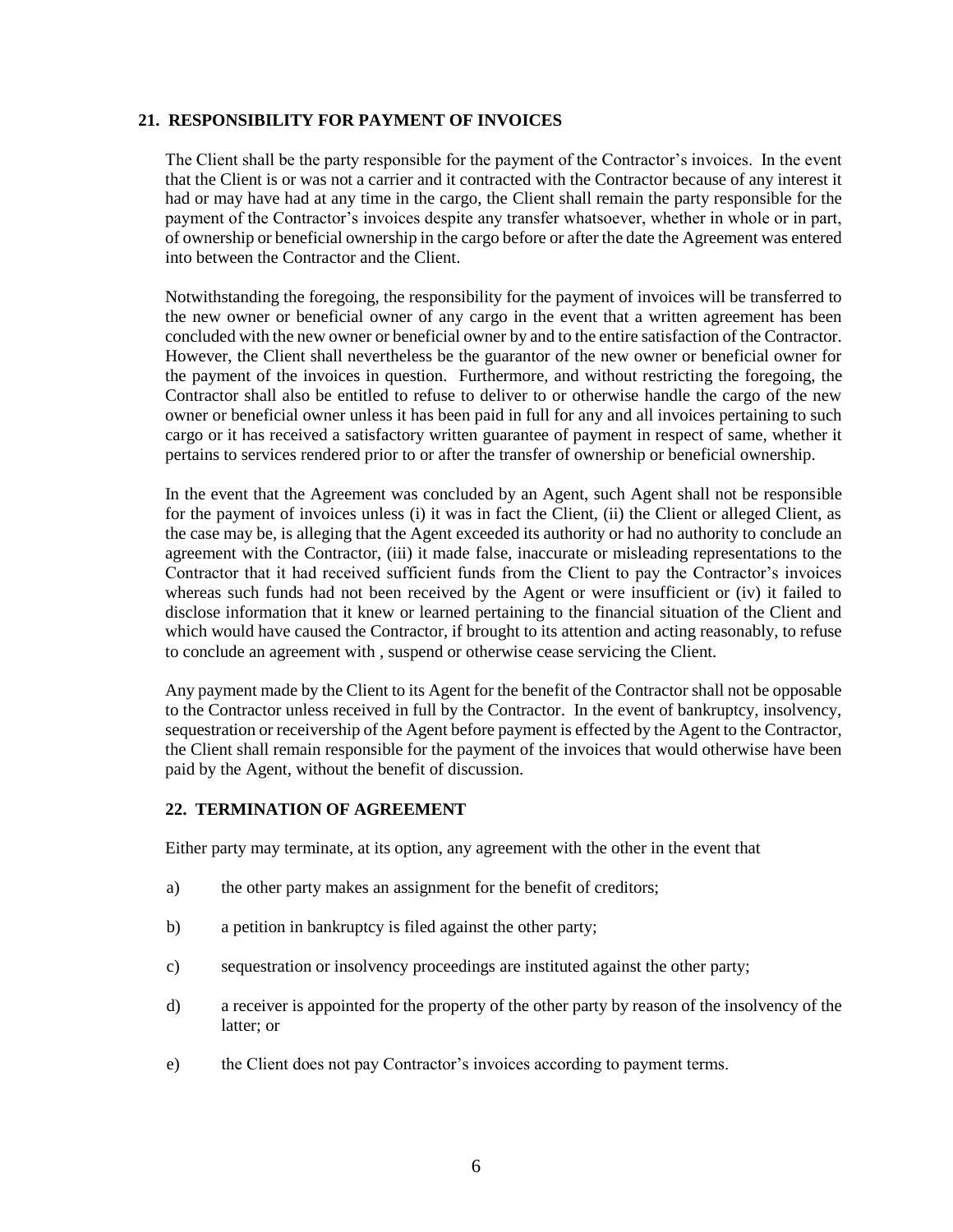Such termination shall be without prejudice to any other relief or recourse available to the party terminating any agreement in accordance with the foregoing for any loss or damages it may incur.

# **23. HEADINGS**

**No resort shall be had to the headings used in this Standard Contract in the latter's interpretation or construction; such headings shall serve merely to assist in classifying and identifying the provisions making up the Standard Contract and, as a result, no meaning shall be ascribed to them nor may they influence the interpretation or construction of a provision.**

# **24. NON-WAIVER**

No delay or failure on the part of the Contractor to enforce any right it has or may have under this Standard Contract or the Agreement shall constitute a waiver of such right or claim. Any waiver by the Contractor of any term, provision or condition or any default in any one or more instances shall not be deemed to be a further or continuing waiver of such term, provision or condition or of any subsequent default nor shall it constitute a waiver of any subsequent breach. Each right, remedy, power or privilege herein provided is cumulative and not exclusive of any other right, remedy, power or privilege provided herein or by law.

# **25. WAIVER**

The Client agrees not to seek recourse from the Contractor by way of indemnity proceedings or otherwise in the event of legal proceedings against it by third parties arising from personal injury or fatality unless it establishes that such personal injury or fatality was directly attributable to defective gear or equipment furnished by the Contractor or a result of gross negligence by the Contractor. In addition, Client agrees that both itself and its underwriters shall waive subrogation against Contractor from matters that arise from reasons other than the gross negligence of Contractor or its employees.

### **26. SEVERABILITY**

If any provision of this Standard Contract is determined to be invalid or unenforceable in whole or in part, such invalidity or unenforceability shall attach only to such provision or part thereof and the remaining part of such provision and all other provisions hereof shall continue in full force and effect.

### **27. APPLICABLE LAW**

This Standard Contract entered into between the Contractor and the Client shall be governed by, construed and interpreted in accordance with the laws of the state in which the services were rendered, as they may apply, including its conflict of laws rules.

### **28. JURISDICTION**

Any dispute arising out of or in connection with this Standard Contract or the Agreement entered into between the Contractor and Client shall be exclusively referred to the United States District Court or Court of competent jurisdiction for the state in which the services were rendered.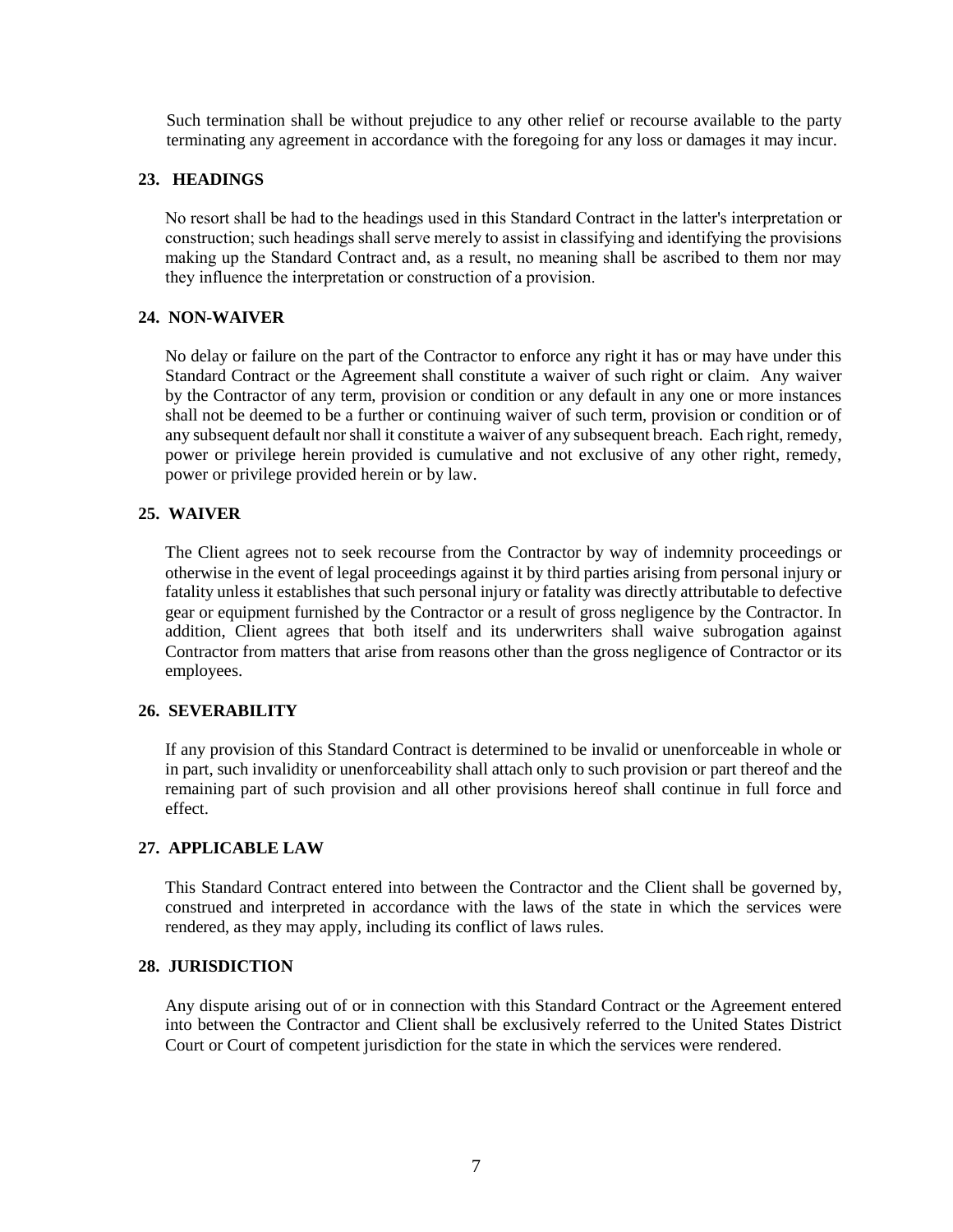#### **29. NO CONSEQUENTIAL DAMAGES**

Notwithstanding anything to the contrary contained herein, in no event shall Contractor be responsible or liable for special, punitive, consequential, incidental, exemplary or indirect damages or loss of future revenue, income or profits, whether arising under contract, tort, statute or otherwise.

#### **PART II**

# **SPECIFIC TERMS AND CONDITIONS FOR STEVEDORING SERVICES**

#### **1. STEVEDORING SERVICES AND RATES**

It is expressly agreed that the term "Stevedoring Services" includes the loading or discharging of cargo, i.e. the handling of cargo from place of stow on board vessel to place of rest in shed and/or on dock and from shed and/or on dock into place of stow on board vessel unless otherwise specified in the Agreement; all under the direction and supervision of the vessel's Master or other authorized personnel. The rates and charges specified in the Agreement are based upon the utilization of standard mechanical equipment so as to maintain a continuous operation.

#### **2. SIGNING AUTHORITY**

Unless otherwise stipulated in the Agreement, it is understood that the Master, Chief Officer and Cargo Officer of the vessel have authority to sign and execute any documents that may, from time to time, be presented by the Contractor for signature by the Client or the carrier, as the case may be. It is further understood and agreed that any person or entity that represents itself as an "agent" for a client shall remain liable for any charges pursuant to the services requested under this contract unless Contractor has agreed to rely on the credit of the Agent's principal and the principal has signed the agreement.

### **3. REHANDLING OR SHIFTING OF CARGO**

The rates provided for in the Applicable Rates apply to one handling of cargo. When rehandling or shifting of cargo is necessary through no fault of the Contractor, the time required for such work will be charged on the basis of costs of labor and equipment and, if applicable, any extra insurance premiums resulting therefrom or, if the Applicable Rates makes a provision for it, as per the Applicable Rates.

#### **4. GEAR AND EQUIPMENT**

The Client shall ensure that vessels will supply: booms hoisted in position and automatic hatches opened and ready to work when required; certified winches and/or ships cranes with sufficient power or current for their efficient operation and in a safe and good operating condition (including adequate heating in the crane cabin) and with sufficient safe working load capacity; preventers and wire or rope in good condition and of sufficient strength for falls; hatch tents and gantlines; adequate lighting for night work. Should it appear, in the opinion of the Contractor and confirmed by Marine Technical Surveyors (MTS), that any of the vessel's gear or equipment is inefficient, unsafe, in a bad operating condition or inadequate to handle cargo in normal and safe manner according to the standards of security of the Contractor or the customs of the port, it shall have the right to inspect or cause an inspection of such gear or equipment and if it is determined by the Contractor that such vessel's gear is inefficient, unsafe, in bad operating condition or inadequate as aforesaid, the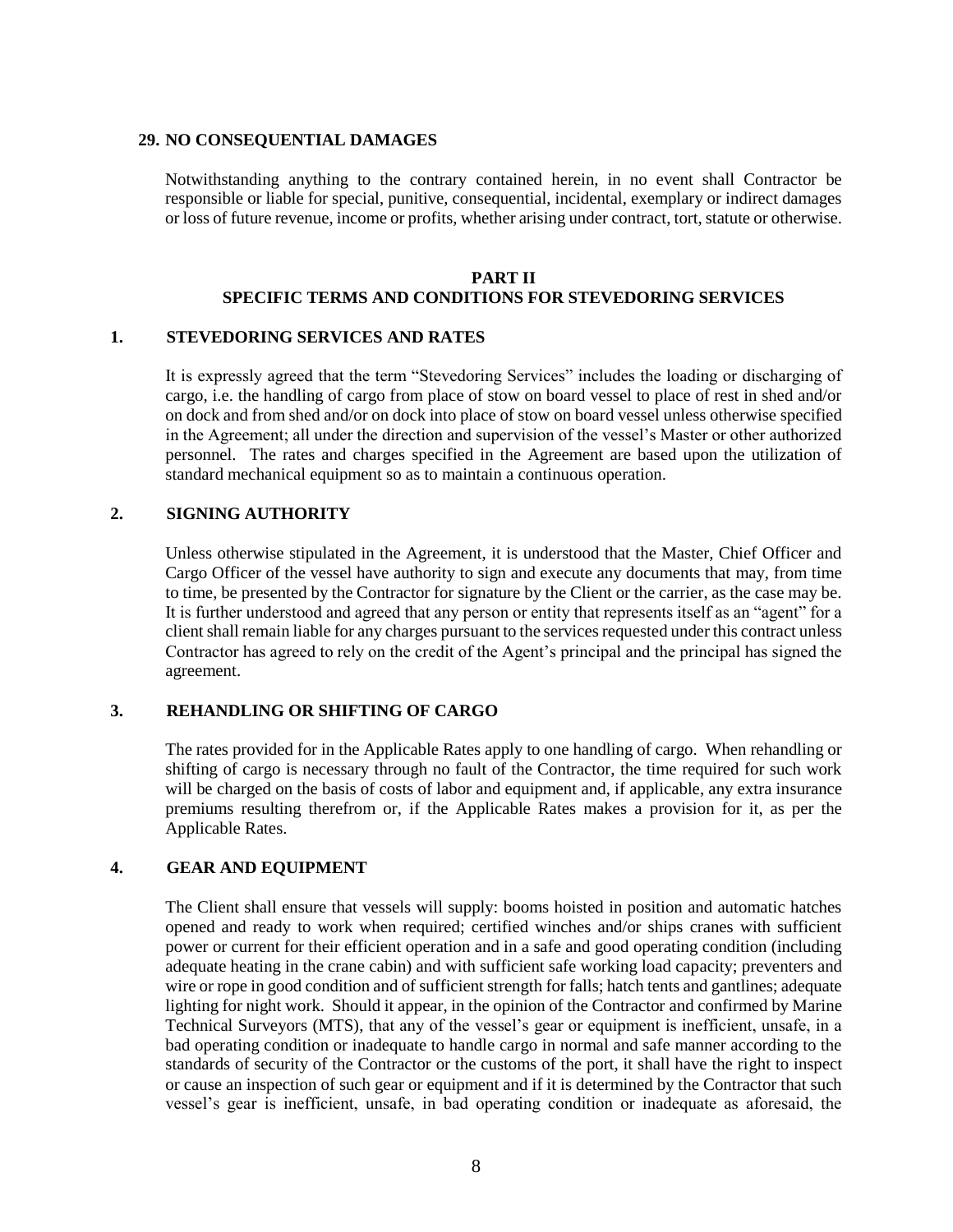Contractor, when requested, will supply, subject to availability, such material or gear and equipment on the basis of costs of labor and equipment and, if applicable, any extra insurance premiums resulting therefrom or, if the Applicable Rates makes a provision for it, as per the Applicable Rates.

In addition to the foregoing, Client and their Agents warrant and agree that at any such time a vessel is turned over to Contractor or its agents by Client or its Agents (including any charterers), Client or its Agents shall ensure that:

- 1. They have turned over the vessel in reasonably seaworthy condition for the loading or unloading by Contractor.
- 2. Client or its Agents have warned Contractor of any latent or hidden defects as to the condition of the vessel, the vessel's gear and tackle, the stowage of the cargo and the nature of the cargo.
- 3. Client or it Agents shall ensure they use reasonable care with regard to Contractor, its agents and employees to the extent that Client becomes actively involved in cargo operations.
- 4. Client or it Agents intervene in cargo operations to the extent that they have actual or constructive knowledge of an unsafe condition that cannot be remedied by Contractor.

# **5. RESPONSIBILITY FOR DAMAGE OR LOSS**

It is expressly understood and agreed that the Contractors' responsibility for damage or loss or discharge services as defined above shall be strictly limited to damage to the vessel and its equipment and physical damage to cargo or loss of cargo over side through negligence of the Contractor, its agents, servants or employees, and always subject to clause 17 of Part I of this Standard Contract. When such damage occurs to the vessel or its equipment or where such loss or damage occurs to cargo by reason of such negligence, the vessel's officers or other representatives of the vessel or the Client shall forthwith call this to the attention of the Contractor at the time of the incident. Contractor shall not be held responsible for vessel damages reported to it after vessel departure. Contractor shall not be held responsible for any damage to cargo if said cargo has left the terminal facilities on inland transport with a clean delivery receipt. The Contractor shall in no event be liable for consequential damages or for loss or damage to cargo howsoever caused after discharge and its liability for loss or damage to cargo during loading or discharge shall not be greater than or in excess of the liability of the carrier. The Client agrees to indemnify the Contractor in the event that it is called upon to pay any sums for any loss or damage other than aforesaid.

### **6. BERTHING**

Unless otherwise specifically agreed in writing, the Contractor does not guarantee any berthing priority to any vessel of the Client or the carrier. In no event shall the Contractor be liable for the inadequacy of berthing facilities. The Contractor does not guarantee the accuracy of any information relating to berth depth provided by it to the Client, whether in port particulars or upon request. The Client expressly accepts that any information relating to berth depth is approximate and subject to change and is communicated by Contractor without guarantee. The Client further expressly agrees that Contractor shall not be liable for damage or loss arising out of the inaccuracy of the berth depth information provided.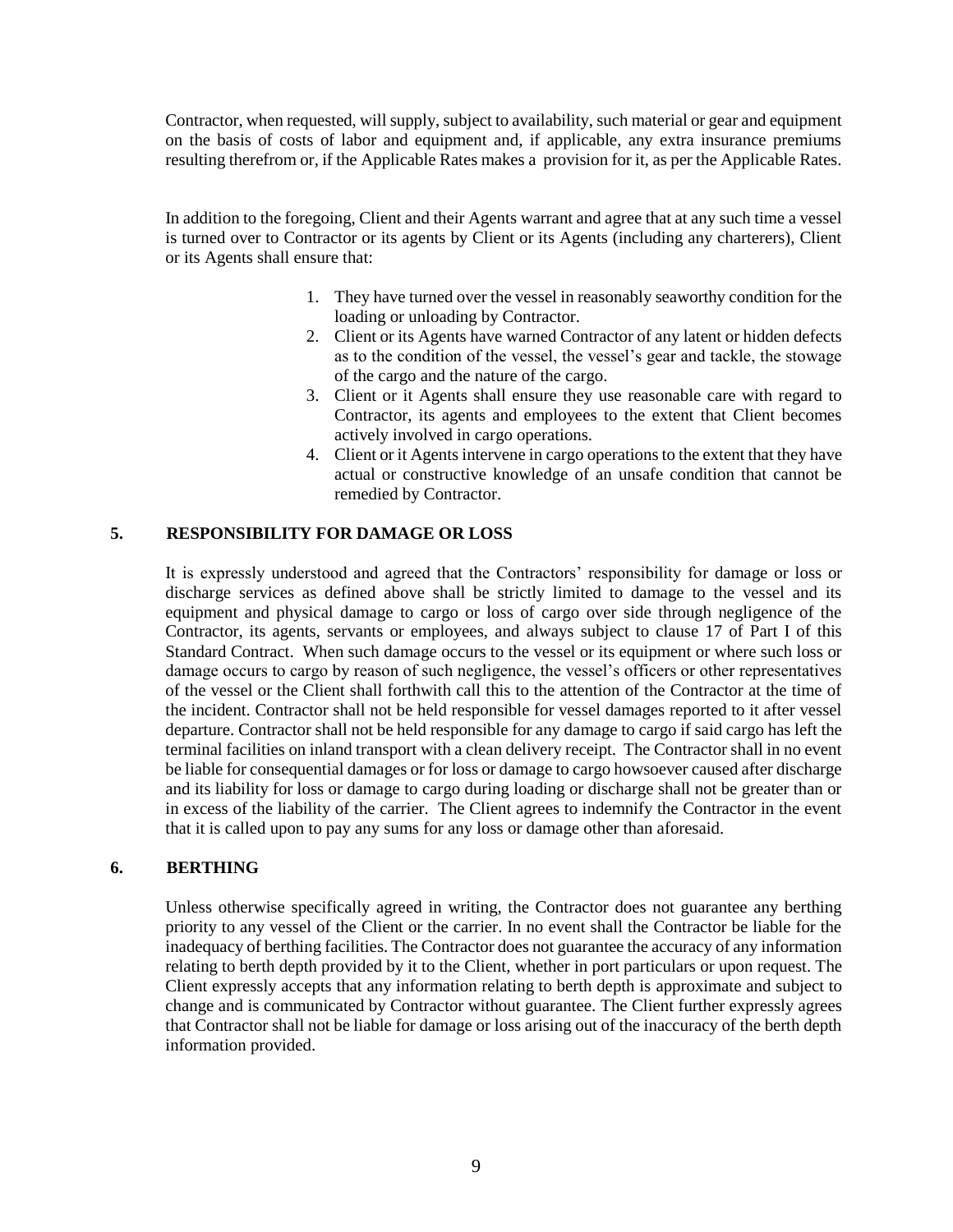## **PART III SPECIFIC TERMS AND CONDITIONS FOR TERMINAL SERVICES**

### **1. TERMINAL SERVICES AND RATES**

It s expressly agreed that the term "Terminal Services" contemplate the provision of customary terminal storage space for cargo duly delivered to the Contractor in or upon transit facilities of the Contractor or leased by the Contractor from a Port Authority or others, as the case may be, where the Contractor is requested to provide space, subject to all applicable regulations of the relevant port corporation or others, so long as space is available under current conditions, the whole subject to the rates stipulated in the Applicable Rates. Terminal Services also include normal clerical and checking services in connection with the receiving of export cargo and delivery of import cargo and, where specified, the reimbursement of security services for whose performance the Contractor is specifically held harmless and exonerated from all liability by the Client.

### **2. ADDITIONAL SERVICES AND MATERIALS**

The Contractor further undertakes to provide additional special terminal services including stuffing and stripping containers, sorting, consolidation, tallying and tarping as may from time to time be requested by the Client or any one of its representatives on terms to be agreed and to furnish cargo protection and other materials including dunnage and coverings. Such additional services and materials shall be supplied on the basis of costs of labour, equipment and material or, if the Applicable Rates make a provision for it, as per the Applicable Rates.

## **3. CONDITION OF FACILITIES**

It is expressly understood and agreed that the Contractor shall not be liable for any damages or loss to cargo whatsoever resulting from defects in the design or construction of the terminal facilities or for a want of necessary repairs thereto.

In no event shall the Contractor be liable for the inadequacy of terminal facilities owned/operated by a Port Authority or parties other than the Contractor.

### **4. RESPONSIBILITY FOR LOSS OR DAMAGE TO CARGO IN STORAGE**

Without limiting the scope of the provisions of clause 17 of Part I of this Standard Contract, the Contractor's responsibility for any loss or damage to cargo during its storage or handling during storage, or as a result of the storage or handling of any other cargo, either pending delivery for import cargo or loading for export cargo, shall be strictly limited to loss or damage directly attributable to the gross negligence of the Contractor, its employees, agents, or representatives. In the case of damage to cargo, Contractor's responsibility shall be limited to the value of the cargo.

In the event of a fire due to natural or spontaneous causes or shed collapse or other abnormal occurrence, the Contractor shall have no responsibility whatsoever for any loss or damage whatsoever to the cargo howsoever caused.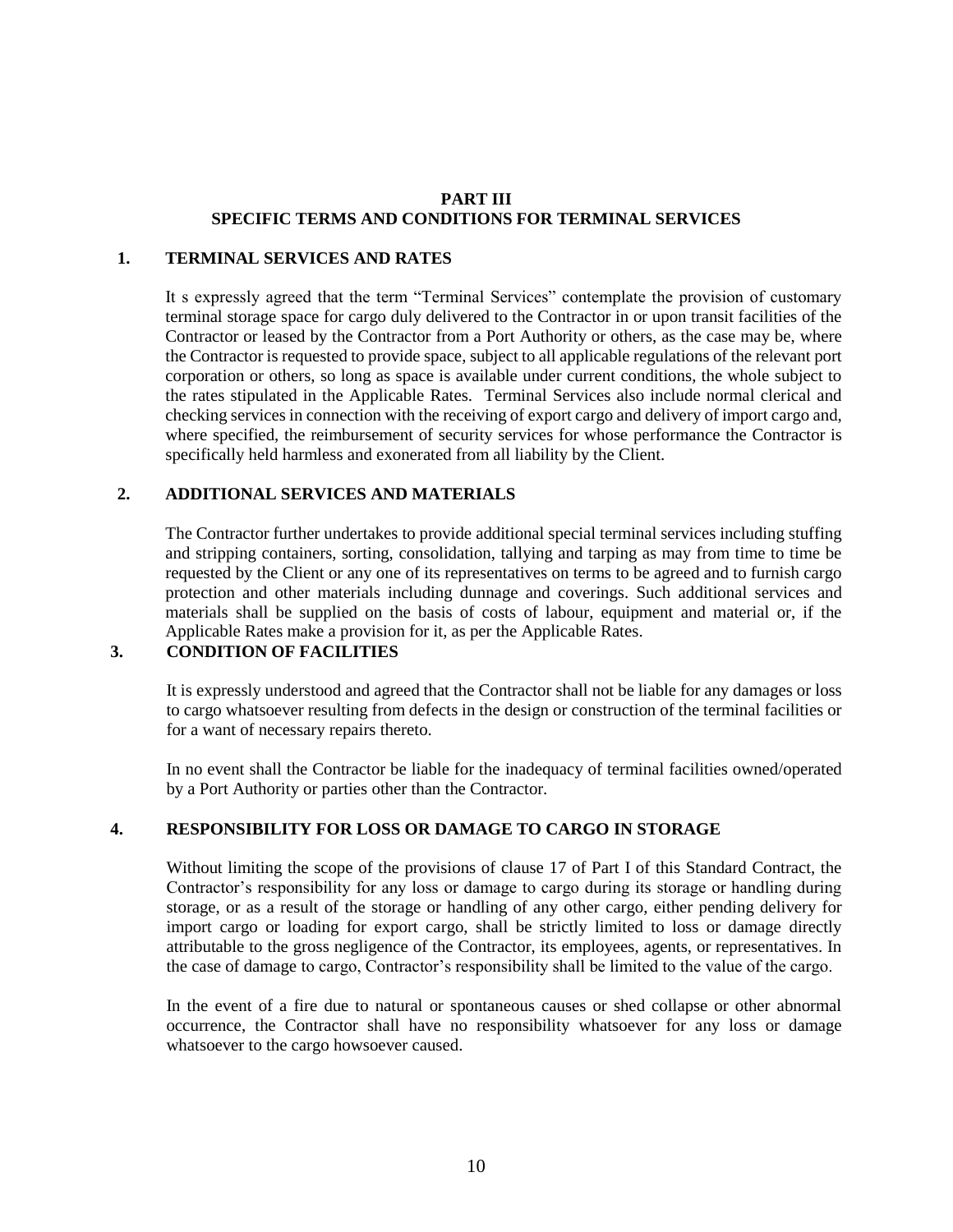## **5. VALUABLE OR SPECIAL CARGO**

In the event the Client delivers or authorizes delivery of valuable or special cargo to the Contractor for terminal services and such cargo requires particular security or special handling, the Client shall notify the Contractor in writing of the cargo's valuable or special nature in advance, in default of which the Contractor shall have no responsibility whatsoever in the event of loss or damage to the cargo, howsoever caused.

## **6. RESPONSIBILITY OF INLAND CARRIER**

The truck or rail car shall be suitable and suitably placed for the Contractors' Receiving and/or Delivery Operations. Furthermore the sequence of the unloading of the cargo from the inland conveyance or the stowage and distribution of the cargo onto the inland conveyance shall be under the sole direction and responsibility of the person in charge of the inland conveyance who shall, together with the Inland Carrier assume full responsibility for such loading or unloading.

### **7. RESPONSIBILITY FOR LOSS OR DAMAGE**

The Contractor's responsibility for any loss or damage to cargo during Receiving or Delivery Operations shall be strictly limited to loss or damage directly attributable to the gross negligence of the Contractor, its employees, agents, or representatives. In the case of damage to cargo, Contractor's responsibility shall be limited to the value of the cargo.

#### **8. SERVICE BY APPOINTMENT**

Receipt and delivery of cargo shall be by appointment in accordance with the rules and customs of the Contractor in the port(s).